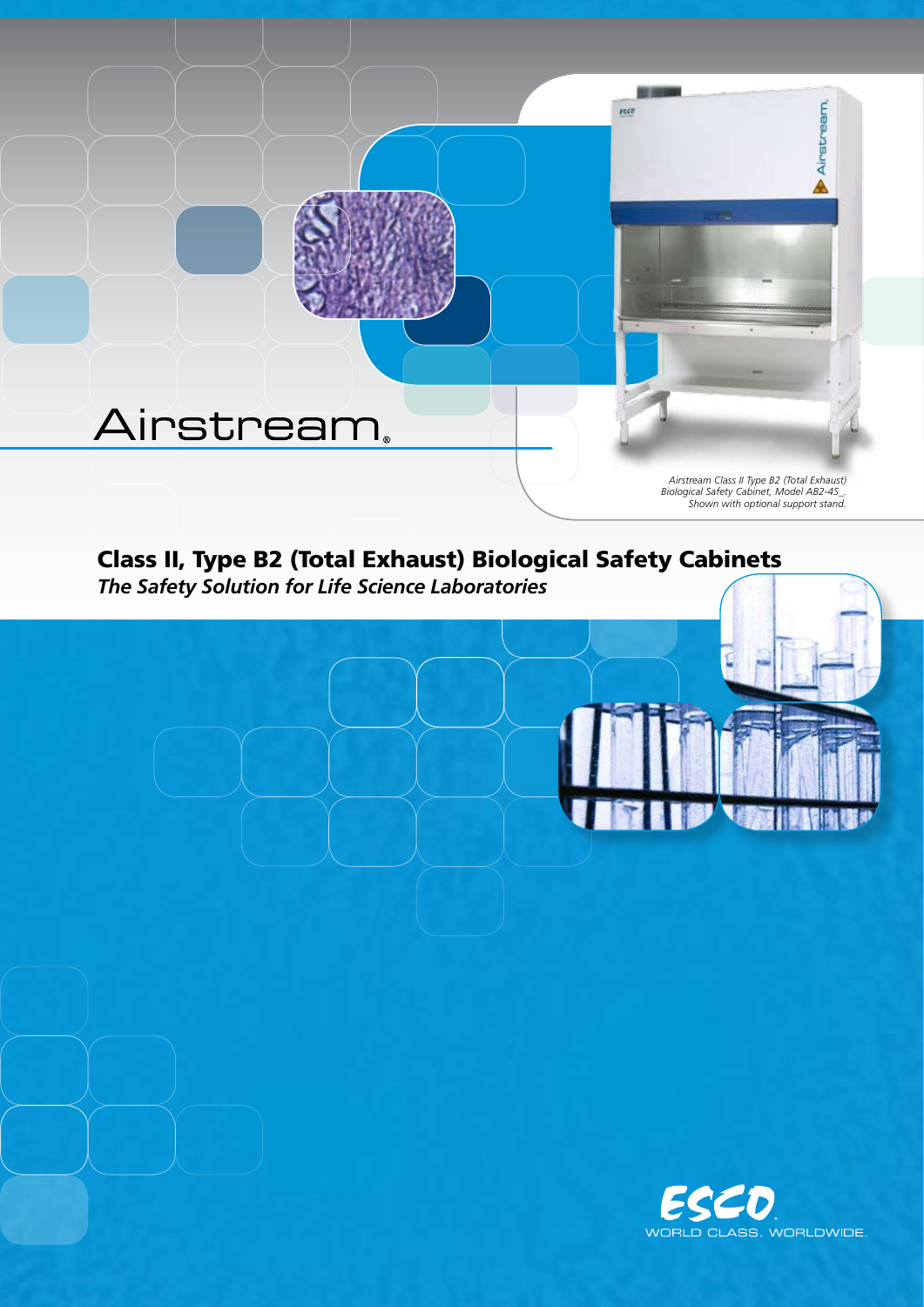# Airstream,



*Airstream Class II, Type B2 (Total Exhaust) Biological Safety Cabinet (AB2), Model AB2-4S\_. Shown with optional support stand.*

Esco



# **Main Features**

- The best value of any Type B2 (Total Exhaust) Biological Safety Cabinet in the industry.
- **EXEC** Less energy consumption and heat output than competing products delivers lower total cost of ownership.
- The angled front, narrow profile front grille, raised armrest and frameless sash create an ergonomic work environment.
- Single piece stainless steel internal work zone eliminates welded joints where contaminants may accumulate.
- Dual-wall construction surrounds the work zone with negative pressure plenums for maximum safety.
- Fail-safe system ensures that in case of exhaust failure, the cabinet's main fan automatically shuts down to ensure safety to the user.
- Unique Esco Dynamic Chamber<sup>™</sup> plenum design delivers quiet, uniform airflow.
- Long life ULPA (per IEST-RP-CC001.3) supply filter and HEPA exhaust filter for airflow.
- Esco Sentinel™ microprocessor supervises all cabinet functions.
- Esco ISOCIDE<sup>™</sup> antimicrobial coating on all painted surfaces minimizes contamination.



Airstream,

Biological Safety Cabinets • **Class II, Type B2 (Total Exhaust) Biological Safety Cabinets**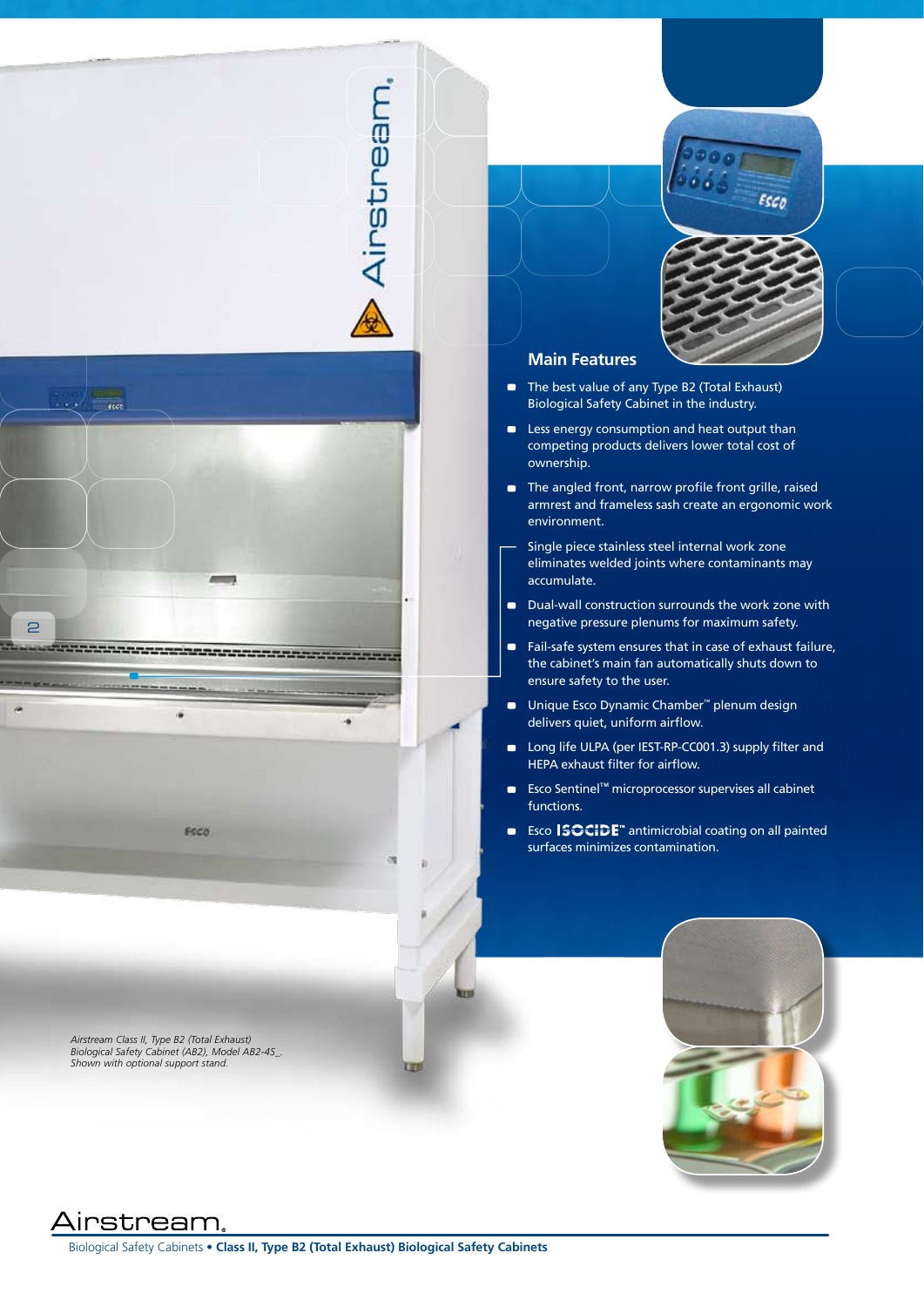

*The Esco Airstream Class II, Type B2 (Total Exhaust) Biological Safety Cabinet provides operator, product and environmental protection against Biosafety Levels 1, 2 and 3. This cabinet can be used for handling Biohazard Level 4, provided that the operator wears positive pressure suit.* 

# **Containment and Protection**

- Exhausting to the outside environment via dedicated ducting enhances laboratory personnel protection.
- Inflow of room air enters the front air grille to establish operator protection; room air does not enter the work zone, preventing product contamination.
- Fail-safe exhaust interlock system switches off main fan in the event of an exhaust fan failure or blockage.
- Raised armrest prevents the likelihood of inflow grille blocking by operator's arms.
- Auto-purge holes located at the front side walls eliminate eddy currents and dead air pockets in the critical area behind the sash window.
- The inflow velocity, downflow velocity, air flow path, and intake geometry are precision tuned and tested to create an optimum air curtain on the front aperture; this curtain maintains

operator and product protection even in the unlikely event of a severe inflow or downflow imbalance that would compromise protection in a conventional cabinet.

#### **Integrated Filtration System**

A combination of a supply ULPA filter and an exhaust HEPA filter gives the AB2 cabinet a fully integrated performance envelope for product, operator and environmental protection.

- ULPA filters (per IEST-RP-CC001.3), are tested to a typical efficiency of >99.999% for 0.1 to 0.3 micron particles.
- HEPA filters are tested to a typical efficiency of >99.99% for 0.3 micron particles.
- Modern separator-less mini-pleat filter construction maximizes the filter surface area to extend filter life and eliminate possible filter media damage by thin and sharp aluminum separators used in conventional HEPA filter construction.

#### *Mini-pleat Separatorless Filter (left) vs. Conventional Aluminium Separator Filter (right)*



*Esco cabinets use Swedish Camfil Farr® mini-pleat filters without aluminum separators to increase filter efficiency, minimize the chance of leakage, and to prolong filter life. Filters include a lightweight aluminum frame for structural stability and elimination of swelling common to conventional wood frames.*

- The filter frame and media is constructed in accordance with EN 1822 requirements for fire retardant properties.
- The supply ULPA filter provides ISO Class 3 (per ISO14644.1) clean air to the work surface in a gentle vertical laminar flow for product protection.
- The exhaust HEPA filter traps biohazardous particles acquired from the work surface before air is exhausted via dedicated ducting to the outside environment, offering operator and environmental protection.
- The exhaust filter media is protected from mechanical damage by an integrated metal screen guard, which is absent from conventional HEPA filters.

# **Blower Efficiency**

The Airstream blower system is designed for high performance operation, maximum energy efficiency and minimal maintenance.

- The permanently lubricated direct-drive external rotor motor / blower reduces operating costs.
- The external rotor motor design allows for optimum cooling of the motor during extended operations and extends the motor bearing life.
- An integral blower hour meter tracks operating life and aids in predictive maintenance planning.

# **Sentinel™ Microprocessor Control, Alarm, Monitoring System**

The Esco Sentinel™ microprocessor-based control system supervises operation of all cabinet functions.

- The control panel is located on the center of the cabinet, and angled down for easy access by the operator
- Continuous monitoring of cabinet airflow is displayed on a bright, easyto-read LCD panel. The large display monitors operational parameters.
- An integrated, temperature-compensated true airflow velocity sensor provides an accurate airflow reading despite room temperature fluctuation.
- All electronic parts are contained inside a plug-and-play module that permits easy exchange if required.



# **Energy Efficiency Chart**

*The Esco AB2 cabinet utilizes an extremely efficient backward curve fan, allowing for exceedingly low levels of cabinet power consumption that are unparalleled in the industry.*

*The result is greater cost-savings for the user with no* 

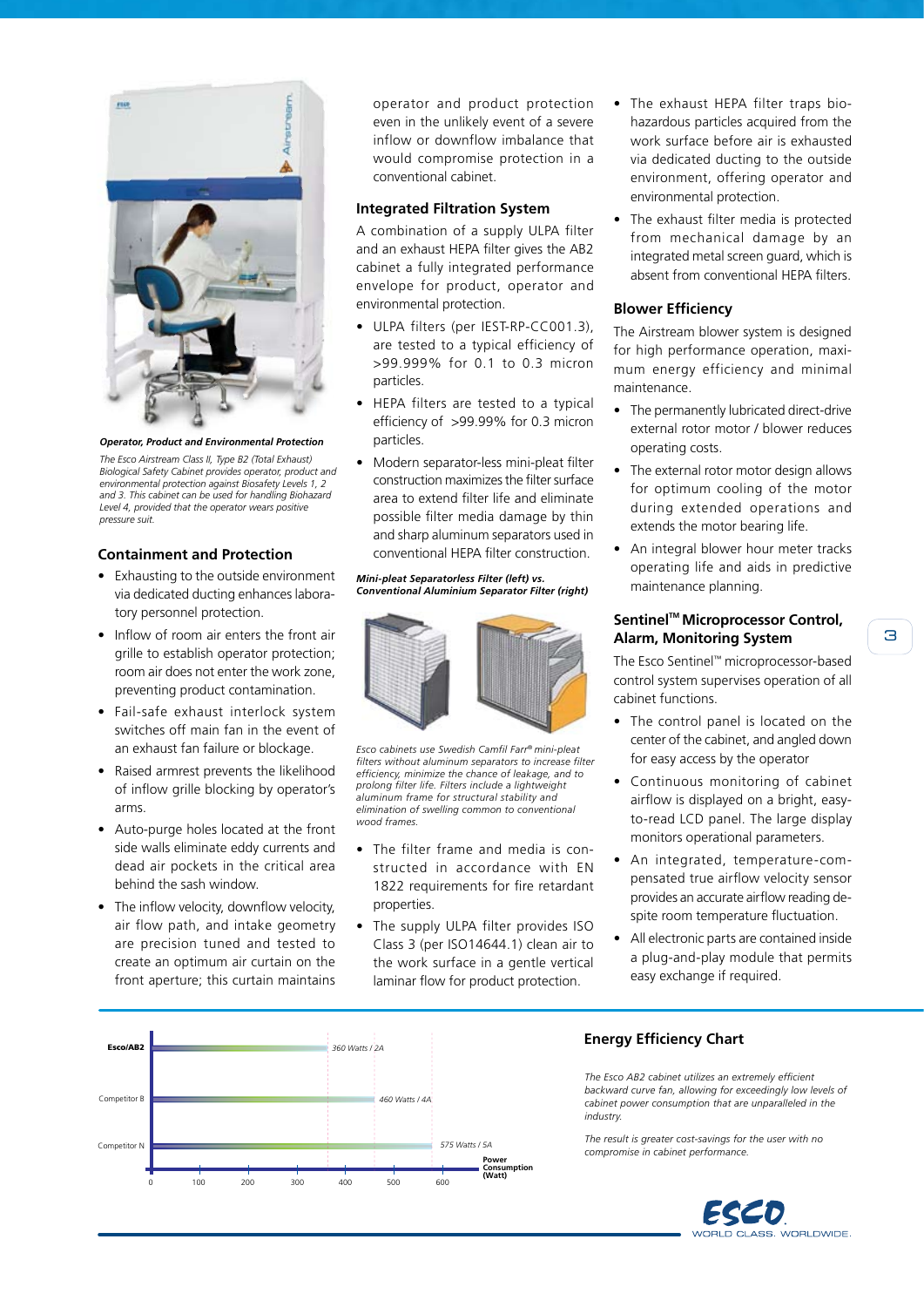| <b>Standards</b><br>Compliance | <b>Biological Safety Cabinets</b>                            | <b>For Air Quality</b>                                                                                                    | <b>For Filtration</b>                                                                                     | <b>For Electrical Safety</b>                                                                 |
|--------------------------------|--------------------------------------------------------------|---------------------------------------------------------------------------------------------------------------------------|-----------------------------------------------------------------------------------------------------------|----------------------------------------------------------------------------------------------|
|                                | NSF/ ANSI 49, USA<br>EN 12469, Europe<br>SFDA YY-0569, China | ISO 14644.1 Class 3, Worldwide<br>JIS B9920, Class 3, Japan<br>JIS BS5295, Class 3, Japan<br>US Fed Std 209E, Class 1 USA | IEST-RP-CC034.1, Worldwide<br>IEST-RP-CC007.1, Worldwide<br>IEST-RP-CC001.3, Worldwide<br>EN 1822, Europe | IEC 61010-1, Worldwide<br>EN 61010-1, Europe<br>UL 61010-1, USA<br>CAN/CSA-22.2, No. 61010-1 |

• Microprocessor software updates are available from Esco for download via the Internet.

Sentinel™ functions are factory set to default to ON or OFF, depending on worldwide destination and local preferences. Default settings can be user activated through the touchpad data entry access.

- Automatic start-up sequence will prepare the cabinet for normal operation and advise when safe conditions are established.
- An administrator controlled PIN (personal identification number) can be set to restrict access to main menu.
- The airflow alarm can be activated or deactivated depending on user preference and nature of the work.

Consult your Esco Operating Manual or contact your Sales Representative for information on user-preference programming capabilities built into the Sentinel™ microprocessor platform.

## **Cabinet Construction**

Robust construction and enhanced safety features qualify the cabinet for the most demanding laboratory applications. The cabinet is fully assembled and ready to install and operate when shipped.

- The interior work area is formed from a single piece of stainless-steel with large radius corners to simplify cleaning.
- The cabinet work zone has no welded joints to collect contaminants or rust.
- All stainless steel work surfaces are accessible for cleaning.
- Tray components lift and remove to provide easy access and encourage surface decontamination.
- A recessed central area and drain pan contain spills and prevent liquids from entering the lower filtration and blower systems.
- There are no screws on the front or sides to trap contaminants or complicate cleaning.
- Optional service fittings are offset for easier access.
- External surfaces are coated with Esco Isocide™ antimicrobial coating to protect against surface contamination and inhibit bacterial growth. Isocide™ eliminates 99.9% of surface bacteria within 24 hours of exposure.

#### **Service Fitting Access**

The cabinet is prepared for easy installation of optional gas and vacuum fittings; see Accessories.

• Optional service fittings openings are offset for easier access.

### **Comfortable Ergonomic Design**

The AB2 cabinet is engineered for comfort, utility value and safety.

- The angled viewing window improves reach into the work area.
- The instant-start 5000k fluorescent lamp operates on an electronic ballast to reduce heat, improve comfort and conserve energy.
- The lamp delivers uniform lighting to the work surface for greater comfort. reduced glare and improved productivity (see Technical Specifications).
- The front armrest is raised above the work zone to improve comfort and to ensure that the operator's arms do not block the forward airflow perforations.
- The frameless sash eliminates operator's line of sight blockage

The sliding window can be fully opened to insert and remove larger instrumentation and equipment.

# **Electrical Safety and Certification**

All components meet or exceed applicable safety requirements.

- Each cabinet is individually factory tested for electrical safety.
- Documentation specific to each cabinet serial number is maintained on file.
- Designed to meet major world standards for microbiological safety cabinets, such as NSF 49, SFDA YY-0569, and EN 12469 (refer to Technical Specifications for the full list).
- Contact Esco or your Sales Representative for site preparation information; see Electrical Specifications.

#### **Warranty**

The AB2 cabinet is warranted for 3 years excluding consumable parts and accessories.

- Each cabinet is shipped with a comprehensive User's Manual complete with a report documenting all test procedures.
- Additional IQ/OQ documentation is available upon request.
- Contact your local Sales Representative for specific warranty details or documentation requests.

# **Esco ULPA Filter Efficiency**



*Esco cabinets use supply ULPA filters (per IEST-RP-CC001.3) instead of conventional HEPA filters commonly found in biological safety cabinets. While HEPA filters offer 99.99% typical efficiency at 0.3 micron level, ULPA filters provide 99.999% typical efficiency for particle sizes of 0.1 to 0.3 micron level.* 

.ırstream.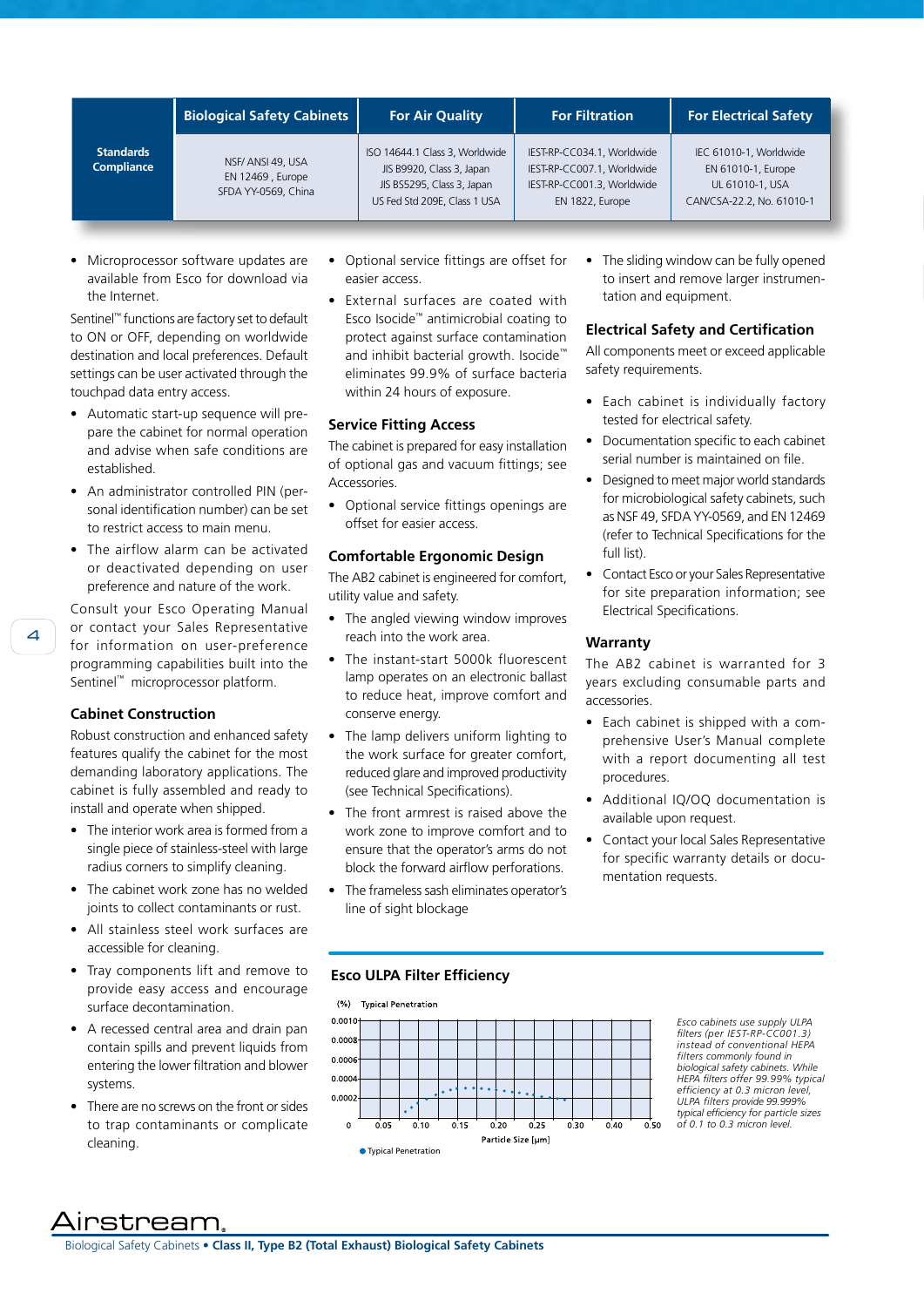

*Sentinel Microprocessor Control System, Programmable*

*When programmed ON • the start-up sequence confirms status with Air Safe and local time display. • the Personal Identification Number (PIN) access restricts unauthorized adjustments. • an airflow alarm warns of deviations from normal velocities.*

**Accessories and Options**

Esco offers a variety of options and accessories to meet local applications. Contact Esco or your local Sales Representative for ordering information.

### *Support Stands*

- *•*  Fixed height, available 711 mm (28") standard size or 864 mm (34"),
	- With leveling feet  $(\pm 38.1 \text{ mm}/1.5")$
	- With casters
- Telescoping height stand for leveling feet, nominal range 660 mm to 960 mm (26" to 37.8")
- Telescoping height stand for casters, nominal range 660 mm to 880 mm (26" to 34.6")
	- Adjustable in 25.4 mm (1") increments

#### *Electrical Outlets and Utility Fixtures*

- Electrical outlet, ground fault, North America
- Electrical outlet, Europe / Worldwide
- Petcock (air, gas, vacuum) - North America (American) style
	- Europe / Worldwide style DIN 12898, DIN 12919, DIN 3537

#### *Cabinet Accessories*

- Germicidal UV lamp
	- Controlled by automatic UV lamp timer through Sentinel<sup>™</sup> microprocessor control panel
	- Emission of 253.7 nanometers for most efficient decontamination
- Lamp is positioned away from operator line of sight for safety and proper exposure to interior surfaces.
- PVC armrest
- Chemically treated, improves operator comfort, easy to clean.
- Ergonomic lab chair
	- Laboratory grade construction, meets Class 100 cleanliness; alcohol resistant PVC materials
	- Adjustable height 395-490 mm  $(15.6" - 19.3")$
- Ergonomic foot rest
	- Angled, helps maintain proper posture
	- Adjustable height
	- Anti-skid coating, chemical resistant finish
- IV bar, with hooks
	- Stainless steel construction - Available for all standard Esco cabinets
- Microscope viewing device - Mounting and viewing pouch integrated into sash. Factory installed; specify when ordering.
- Anti blowback valve
	- Prevents flow from the facility HVAC system into the Esco product.
- Air tight damper - Seals the Esco product from the facility HVAC system during decontamination.



# **Esco Centrifugal Fan with External Rotor Motor (left) vs. Conventional Fan with Standard Motor (right)**

- *Esco Airstream cabinets use a combination of high performance scroll blowers (supply) and German made ebm-papst® permanently lubricated, centrifugal motor/blowers with external rotor designs (exhaust).*
- *Selected for energy efficiency, compact design, and flat profile, the completely integrated exhaust blower assembly optimizes motor cooling, with unified rotating parts and overall component balance for smooth, quiet, vibration-free operation.*
- *Weight is equally distributed to all bearings to extend bearing life, transfer heat and maximize speed control.*



5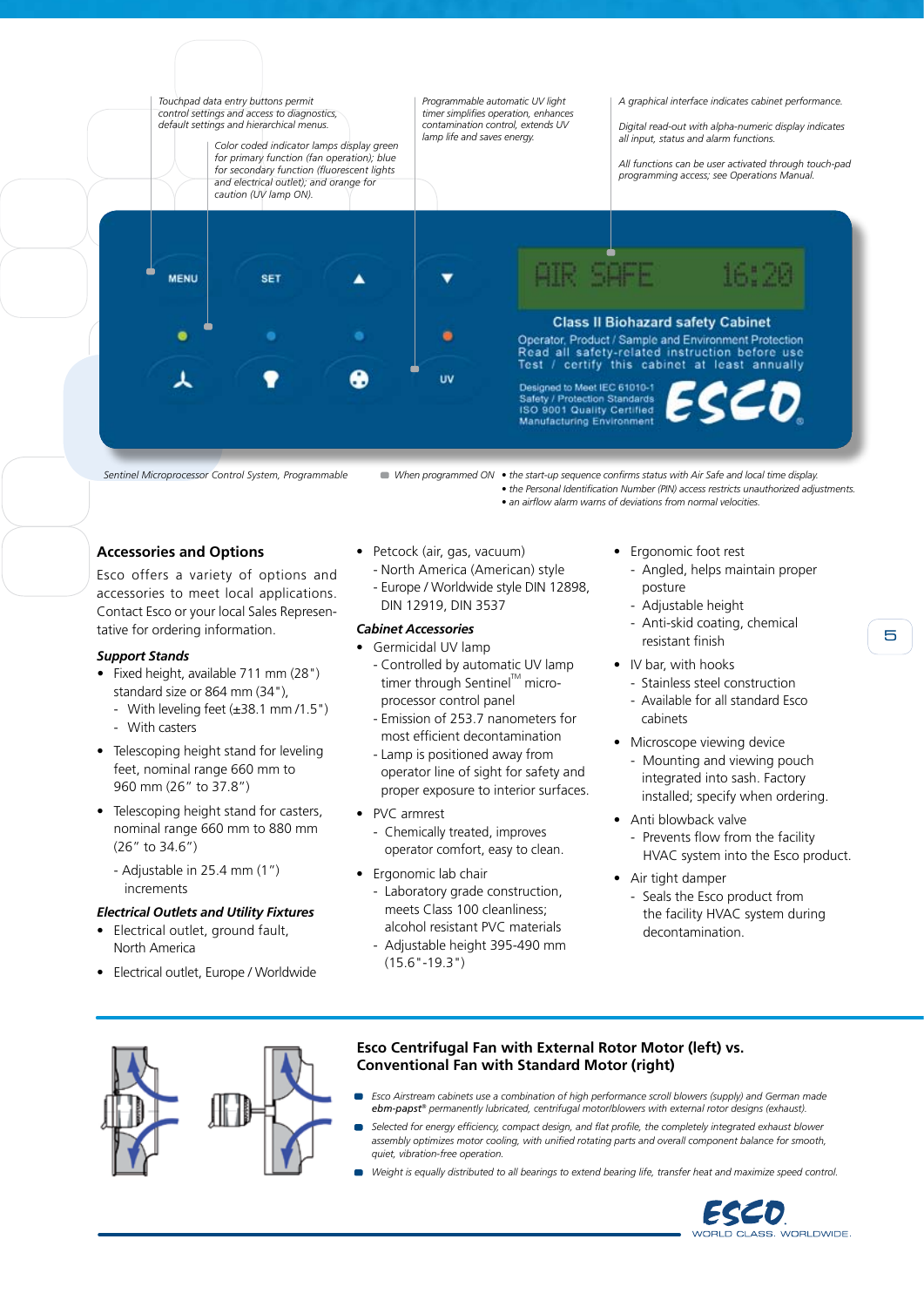# **Cabinet Filtration System**

Side capture zones

- Dynamic air barrier, inflow and forward-directed downflow air converge
- Ambient air is pulled through the front-÷ grille to prevent contamination of the work surface and work product. The inflow does not mix with the clean air within the cabinet work zone. Inflow air travels through a return path toward the common air plenum (blower plenum) at the top of the cabinet.
- Ambient air is taken in through a prefil- $\blacksquare$ ter at the top of the cabinet, and passes through the downflow ULPA filter, entering the work zone as laminar flow. The uniform, non-turbulent air stream protects against cross contamination within and throughout the work area.
- Near the work surface, the downflow air stream splits with a portion moving toward the front air grille, and the remainder moving to the rear air grille. A small portion of the ULPA filtered downflow enters the intake perforations at the side capture zones (small blue arrows). The uniform, non-turbulent air stream

protects against cross contamination within and throughout the work area.

- Near the work surface, the downflow air stream splits with a portion moving toward the front air grille, and the remainder moving to the rear air grille. A small portion of the ULPA filtered downflow enters the intake perforations at the side capture zones at a higher velocity (small blue arrows).
- A combination of inflow and downflow air streams forms an air barrier that prevents contaminated room air from entering the work zone, and prevents work surface emissions from escaping the work zone. The downflow combined with the inflow air enters the common air plenum.
- All air in the common plenum is HEPAfiltered and exhausted via a dedicated ducting system to the external environment.

### **Model AB2, Class ll Type B2 (Total Exhaust), Biological Safety Cabinet Technical Specifications**



- *1. Exhaust HEPA filter*
- *2. Blower*
- 
- *3. Downflow ULPA filter*
- *4. UV Light Retrofit Kit™ provision*
- *5. IV-Bar Retrofit Kit™ provision*
- *6. Service fixture Retrofit Kit™ provisions (2 on each side wall)*
- *7. Internal single-piece*
- *stainless steel work zone*
- *8. Electrical/ Electronic panel*
- *9. Fluorescent lamp*
- *10. Esco Sentinel microprocessor control system*
- *11. Tempered glass sash window*
- *12. Electrical outlet retrofit kit™ provisions (2 no's)*
- *13. Single-piece stainless steel work tray*

Aırstream.

Biological Safety Cabinets • **Class II, Type B2 (Total Exhaust) Biological Safety Cabinets**

ULPA-filtered air

Room air / Inflow air

**Unfiltered / potentially contaminated air**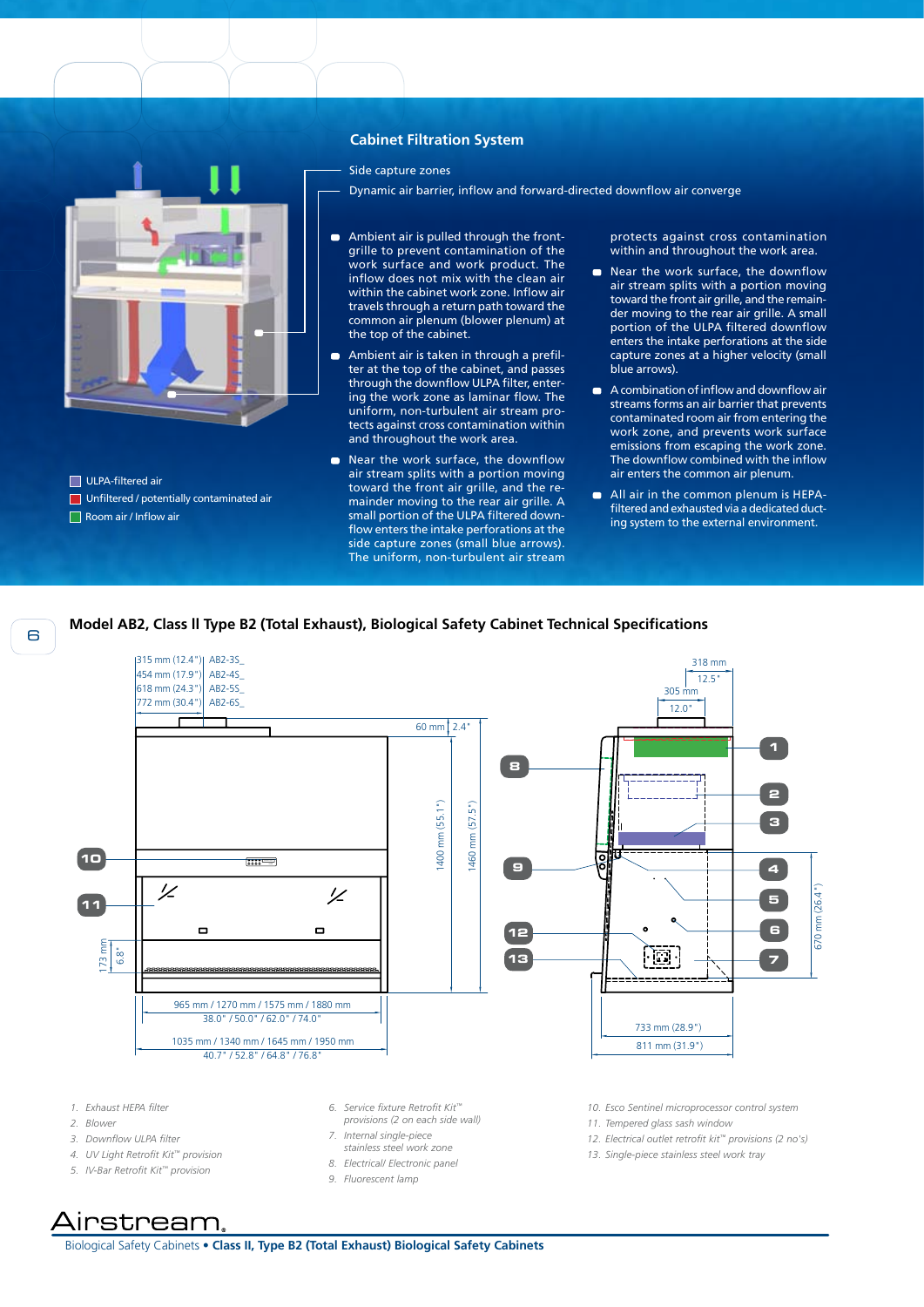| General Specifications, Airstream Class II Type B2 (Total Exhaust) Biological Safety Cabinets  |                                                                                                                                     |                                                                                                               |                                                                                                               |                                                           |                                                          |  |  |  |
|------------------------------------------------------------------------------------------------|-------------------------------------------------------------------------------------------------------------------------------------|---------------------------------------------------------------------------------------------------------------|---------------------------------------------------------------------------------------------------------------|-----------------------------------------------------------|----------------------------------------------------------|--|--|--|
| Note to customer: Insert electrical voltage number into last model number digits when ordering |                                                                                                                                     |                                                                                                               |                                                                                                               |                                                           |                                                          |  |  |  |
| <b>Model</b>                                                                                   |                                                                                                                                     | AB2-3S                                                                                                        | <b>AB2-4S</b>                                                                                                 | <b>AB2-5S</b>                                             | <b>AB2-6S</b>                                            |  |  |  |
| <b>Nominal Size</b>                                                                            |                                                                                                                                     | $0.9$ meters $(3')$                                                                                           | 1.2 meters $(4')$                                                                                             | $1.5$ meters $(5')$                                       | $1.8$ meters $(6')$                                      |  |  |  |
| <b>External</b><br><b>Dimension</b><br>$(W \times D \times H)$                                 | Without Base Stand                                                                                                                  | 1035 x 811 x 1460 mm<br>40.7" x 39.1" x 57.5"                                                                 | 1340 x 811 x 1460 mm<br>52.8" x 39.1" x 57.5"                                                                 | 1645 x 811 x 1460 mm<br>64.8" x 39.1" x 57.5"             | 1950 x 811 x 1460 mm<br>76.8" x 39.1" x 57.5"            |  |  |  |
|                                                                                                | With Optional Base Stand,<br>711mm (28") type                                                                                       | 1035 x 811 x 2171 mm<br>40.7" x 39.1" x 85.5"                                                                 | 1340 x 811 x 2171 mm<br>52.8" x 39.1" x 85.5"                                                                 | 1645 x 811 x 2171 mm<br>64.8" x 39.1" x 85.5"             | 1950 x 811 x 2171 mm<br>76.8" x 39.1" x 85.5"            |  |  |  |
| <b>Internal Work Area, Dimensions</b><br>$(W \times D \times H)$                               |                                                                                                                                     | 965 x 585 x 670 mm<br>38.0" x 23.0" x 26.4"                                                                   | 1270 x 585 x 670 mm<br>50.0" x 23.0" x 26.4"                                                                  | 1575 x 585 x 670 mm<br>62.0" x 23.0" x 26.4"              | 1880 x 585 x 670 mm<br>74.0" x 23.0" x 26.4"             |  |  |  |
| Internal Work Area, Space                                                                      |                                                                                                                                     | $0.43 \text{ m}^2 (4.67 \text{ sq.ft})$                                                                       | $0.58$ m <sup>2</sup> (6.2 sq.ft)                                                                             | $0.73 \text{ m}^2 (7.8 \text{ sq.ft})$                    | $0.87 \text{ m}^2 (9.3 \text{ sq.ft})$                   |  |  |  |
| <b>Tested and Working Opening</b>                                                              |                                                                                                                                     | 173 mm (6.8") and 198 mm (7.8")                                                                               |                                                                                                               |                                                           |                                                          |  |  |  |
| Average                                                                                        | <b>Inflow</b>                                                                                                                       | 0.53 m/s (105 fpm) at initial setpoint                                                                        |                                                                                                               |                                                           |                                                          |  |  |  |
| Airflow<br><b>Velocity</b>                                                                     | Downflow                                                                                                                            | 0.33 m/s (65 fpm) at initial setpoint with uniformity of better than $+/- 20\%$                               |                                                                                                               |                                                           |                                                          |  |  |  |
| Airflow<br>Volume                                                                              | Inflow                                                                                                                              | 269 m <sup>3</sup> /h (158 cfm)                                                                               | 355 m <sup>3</sup> /h (208 cfm)                                                                               | 440 m <sup>3</sup> /h (258 cfm)                           | 525 m <sup>3</sup> /h (308 cfm)                          |  |  |  |
|                                                                                                | Downflow                                                                                                                            | 616 m <sup>3</sup> /h (361 cfm)                                                                               | 812 m <sup>3</sup> /h (473 cfm)                                                                               | 1007 m <sup>3</sup> /h (591 cfm)                          | 1203 m <sup>3</sup> /h (706 cfm)                         |  |  |  |
|                                                                                                | Certification Exhaust (Inflow + Downflow)                                                                                           | 942 m <sup>3</sup> /h (556 cfm)                                                                               | 1234 m <sup>3</sup> /h (728 cfm)                                                                              | 1525 m <sup>3</sup> /h (900 cfm)                          | 1817 m <sup>3</sup> /h (1072 cfm)                        |  |  |  |
|                                                                                                | Concurrent Balance Value Exhaust Volume<br>at corresponding Static Pressure<br>Note: Use this for HVAC sizing*                      | 1056 m <sup>3</sup> /h (623 cfm)                                                                              | 1382 m <sup>3</sup> /h (816 cfm)                                                                              | 1708 m <sup>3</sup> /h (1008 cfm)                         | 2035 m <sup>3</sup> /h (1201 cfm)                        |  |  |  |
|                                                                                                | Minimum exhaust static pressure<br>for clean exhaust filter**                                                                       | 465 Pa / 1.9 in H <sub>2</sub> 0                                                                              | 364 Pa / 1.5 in H <sub>2</sub> 0                                                                              | 330 Pa / 1.3 in H <sub>2</sub> 0                          | 417 Pa / 1.7 in H <sub>2</sub> 0                         |  |  |  |
|                                                                                                | Static Pressure with additional 174 Pa<br>(0.7 in H <sub>2</sub> O) required by NSF/ANSI 49:2008<br>Note: Use this for HVAC sizing* | 639 Pa / 2.6 in H <sub>2</sub> 0                                                                              | 538 Pa / 2.2 in H <sub>2</sub> 0                                                                              | 504 Pa / 2.0 in H <sub>2</sub> 0                          | 591 Pa / 2.4 in H <sub>2</sub> 0                         |  |  |  |
| Downflow ULPA Filter Typical Efficiency                                                        |                                                                                                                                     | >99.999% for particle size between 0.1 to 0.3 microns                                                         |                                                                                                               |                                                           |                                                          |  |  |  |
| <b>Exhaust HEPA Filter Typical Efficiency</b>                                                  |                                                                                                                                     | >99.99% at 0.3 microns                                                                                        |                                                                                                               |                                                           |                                                          |  |  |  |
| Sound                                                                                          | NSF/ANSI 49                                                                                                                         | $<$ 59 dBA                                                                                                    | <59 dBA                                                                                                       | $<$ 60 dBA                                                | $<$ 60 dBA                                               |  |  |  |
| Emission***                                                                                    | EN 12469                                                                                                                            | $<$ 56 dBA                                                                                                    | $<$ 56 dBA                                                                                                    | $<$ 57 dBA                                                | $<$ 57 dBA                                               |  |  |  |
| Fluorescent Light Intensity At Zero Ambient                                                    |                                                                                                                                     | >1000 Lux<br>(>93 foot candles)                                                                               | >1000 Lux<br>(>93 foot candles)                                                                               | >900 Lux<br>(>84 foot candles)                            | >1000 Lux<br>(>93 foot candles)                          |  |  |  |
| Cabinet                                                                                        | Main Body                                                                                                                           | 1.5 mm (0.06") 16 gauge electro-galvanized steel with Isocide white oven-baked epoxy-polyester powder-coating |                                                                                                               |                                                           |                                                          |  |  |  |
| Construction                                                                                   | Work Zone                                                                                                                           |                                                                                                               | 1.2 mm (0.05") 18 gauge electro-galvanized steel with Isocide white oven-baked epoxy-polyester powder-coating |                                                           |                                                          |  |  |  |
| Electrical****                                                                                 | 220-240V, AC, 50Hz, 1ø                                                                                                              | AB2-3S1                                                                                                       | AB2-4S1                                                                                                       | AB2-5S1                                                   | AB2-6S1                                                  |  |  |  |
|                                                                                                | Cabinet Power/ Amp                                                                                                                  | 360 W/2 A                                                                                                     | 360 W/ 2 A                                                                                                    | 360 W/2 A                                                 | 360 W/2 A                                                |  |  |  |
|                                                                                                | Outlet Amp Fuse                                                                                                                     | 5A                                                                                                            | 5A                                                                                                            | 5A                                                        | 5A                                                       |  |  |  |
|                                                                                                | Full Load Amps                                                                                                                      | 7A                                                                                                            | 7 A                                                                                                           | 7 A                                                       | 7 A                                                      |  |  |  |
|                                                                                                | <b>BTU/Hr</b>                                                                                                                       | 734                                                                                                           | 734                                                                                                           | 734                                                       | 734                                                      |  |  |  |
|                                                                                                | 110-120V, AC, 60Hz, 1ø                                                                                                              | AB2-3S2                                                                                                       | AB2-4S2                                                                                                       | AB2-5S2                                                   | AB2-6S2                                                  |  |  |  |
|                                                                                                | Cabinet Power/ Amp                                                                                                                  | 385 W/ 3.5 A                                                                                                  | 385 W/3.5 A                                                                                                   | 385 W /3.5 A                                              | 385 W/3.5 A                                              |  |  |  |
|                                                                                                | Outlet Amp Fuse                                                                                                                     | 5A                                                                                                            | 5A                                                                                                            | 5A                                                        | 5 A                                                      |  |  |  |
|                                                                                                | Full Load Amps                                                                                                                      | 8.5 A                                                                                                         | 8.5 A                                                                                                         | 8.5A                                                      | 8.5 A                                                    |  |  |  |
|                                                                                                | <b>BTU/Hr</b>                                                                                                                       | 785                                                                                                           | 785                                                                                                           | 785                                                       | 785                                                      |  |  |  |
|                                                                                                | 220-240V, AC, 60Hz, 1ø                                                                                                              | AB2-3S3                                                                                                       | AB2-4S3                                                                                                       | AB2-5S3                                                   | AB2-6S3                                                  |  |  |  |
|                                                                                                | Cabinet Power/ Amp                                                                                                                  | 360 W/2 A                                                                                                     | 360 W/ 2 A                                                                                                    | 360 W/ 2 A                                                | 360 W/ 2 A                                               |  |  |  |
|                                                                                                | Outlet Amp Fuse                                                                                                                     | 5A                                                                                                            | 5A                                                                                                            | 5A                                                        | 5A                                                       |  |  |  |
|                                                                                                | Full Load Amps                                                                                                                      | 7 A                                                                                                           | 7 A                                                                                                           | 7 A                                                       | 7 A                                                      |  |  |  |
|                                                                                                | <b>BTU/Hr</b>                                                                                                                       | 734                                                                                                           | 734                                                                                                           | 734                                                       | 734                                                      |  |  |  |
| Net Weight*****                                                                                |                                                                                                                                     | 175 kg (386 lbs)                                                                                              | 229 kg (505 lbs)                                                                                              | 238 kg (525 lbs)                                          | 279 kg (615 lbs)                                         |  |  |  |
| Shipping Weight, Maximum*****<br><b>Shipping Dimensions,</b>                                   |                                                                                                                                     | 232 kg (511 lbs)<br>1125 x 860 x 1780 mm                                                                      | 273 kg (616 lbs)<br>1430 x 860 x 1780 mm                                                                      | 295 kg (650 lbs)<br>1720 x 860 x 1780 mm                  | 350 kg (772 lbs)<br>2020 x 860 x 1780 mm                 |  |  |  |
| Maximum (W x D x H)*****<br>Shipping Volume, Maximum*****                                      |                                                                                                                                     | 44.3" x 33.8" x 70.1"<br>1.72 $m^3$ (35.8 cu.ft.)                                                             | 56.3" x 33.8" x 70.1"<br>$2.19 \text{ m}^3 (45.6 \text{ cu} \cdot \text{ft.})$                                | 67.7" x 33.8" x 70.1"<br>$2.75 \text{ m}^3$ (57.3 cu.ft.) | 79.5" x 33.8" x 70.1"<br>$3.0 \text{ m}^3$ (62.5 cu.ft.) |  |  |  |

*\* This Concurrent Balance Value (CBV) Exhaust (per Pitot Duct Traverse) and Static Pressure must be used when sizing the HVAC exhaust & supply.* 

*\*\* This minimum exhaust static pressure for clean exhaust filter should not be used for exhaust fan sizing, and it is listed here for comparative purpose only. \*\*\* Noise reading in open field condition / anechoic chamber.* 

*\*\*\*\* Additional voltages may be available; contact Esco for ordering information.*

*\*\*\*\*\* Cabinet only, excludes optional stand.*